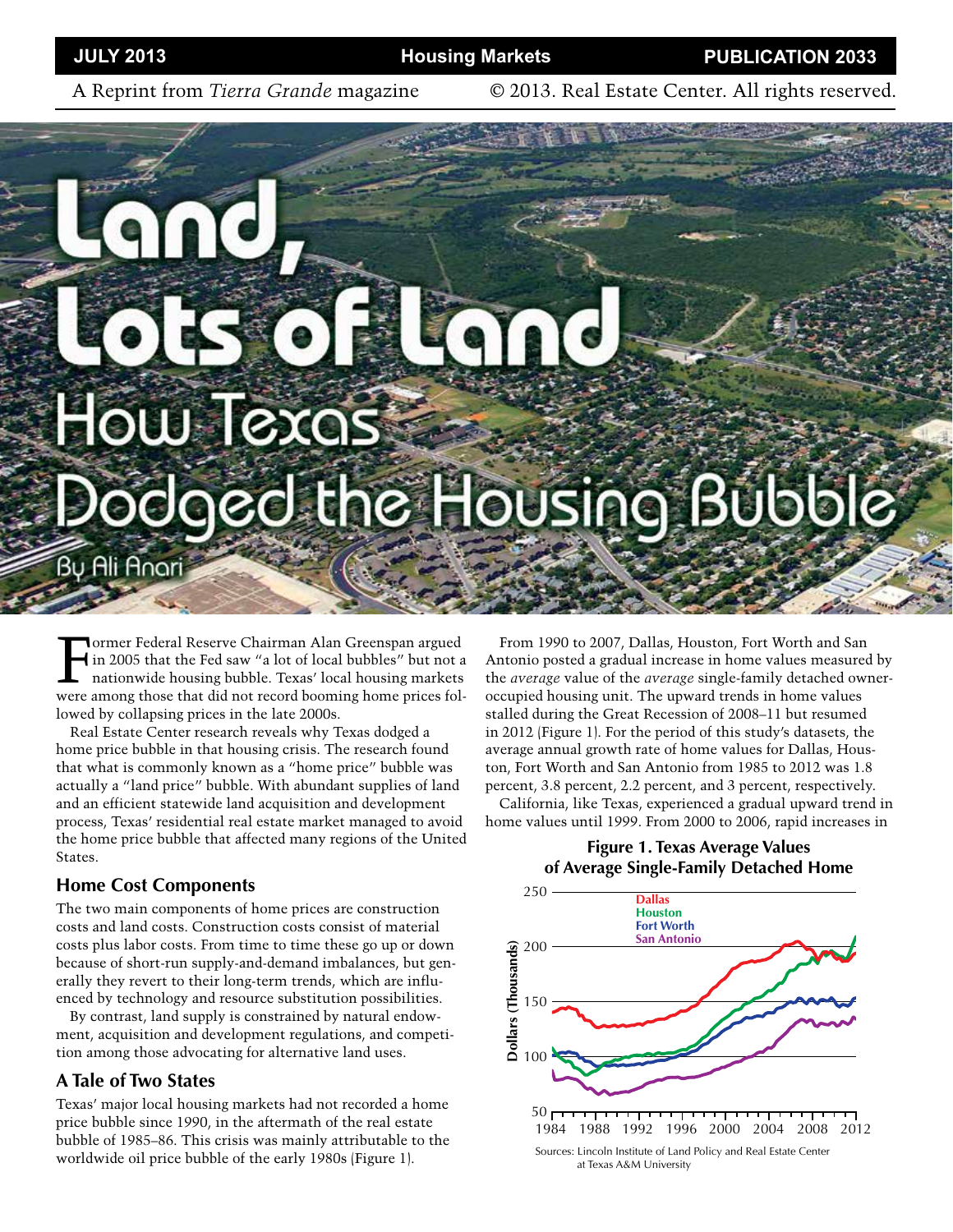home values created a statewide home price bubble that burst after 2007 (Figure 2). From first quarter 2000 to first quarter 2006, home values in San Francisco, San Jose, Santa Ana and Los Angeles increased by 109.4 percent, 77.6 percent, 164.2 percent, and 164.9 percent, respectively.

> **Figure 2. California Average Values of Average Single-Family Detached Home**



at Texas A&M University

fter the home price collapse, the average value of San Francisco homes in 2012 returned to its 2002 level after falling by 38.2 percent from its peak in 2006. Average 2012 home values in San Jose fell to their 2003 level after decreasing by 28.9 percent from their 2006 peak. Home values in Santa Ana and Los Angeles fell by 36.9 percent and 37.5 percent, respectively, from their peaks in 2006 to their troughs in 2012. The average annual growth rate of home values from 1985 to 2012 was 7.2 percent, 8.2 percent, 6.8 percent, and 7 percent for San Francisco, San Jose, Santa Ana and Los Angeles, respectively.

Construction costs of homes in Texas and California showed no rapid increases or decreases (Figures 3 and 4). Structure costs for Dallas, Houston, Fort Worth and San Antonio rose slowly from 1984 to 2004 (Figure 3). This slow upward trend

**Figure 3. Texas Structure Costs**



#### **Figure 4. California Structure Costs of Average Single-Family Detached Home**



1984 1988 1992 1996 2000 2004 2008 2012 Sources: Lincoln Institute of Land Policy and Real Estate Center at Texas A&M University

became steeper from 2004 to 2008, and even continued during the Great Recession of 2008–11. Structure costs in San Francisco, San Jose, Santa Ana, and Los Angeles displayed similar trends, which is not surprising given the free movements of labor, capital and construction technologies among states.

Economists Morris A. Davis and Michael G. Palumbo of the Lincoln Institute deducted construction costs from home values to determine land values for the average single-family detached home in 46 large U.S. metros. After the Texas oil price collapse and real estate market dive in Texas in 1984–85, values of the land component of home prices in Dallas, Houston, Fort Worth, and San Antonio dropped until reaching a trough in 1992 (Figure 5). Those values remained near the trough until 1996.

#### **Figure 5. Texas Land Values of Average Single-Family Detached Home**



Beginning in 1997, land values took an upward trend that peaked in 2003. The following year, Dallas area land values started downward and, together with Houston, Fort Worth and San Antonio, reached their troughs during the Great Recession of 2008–11.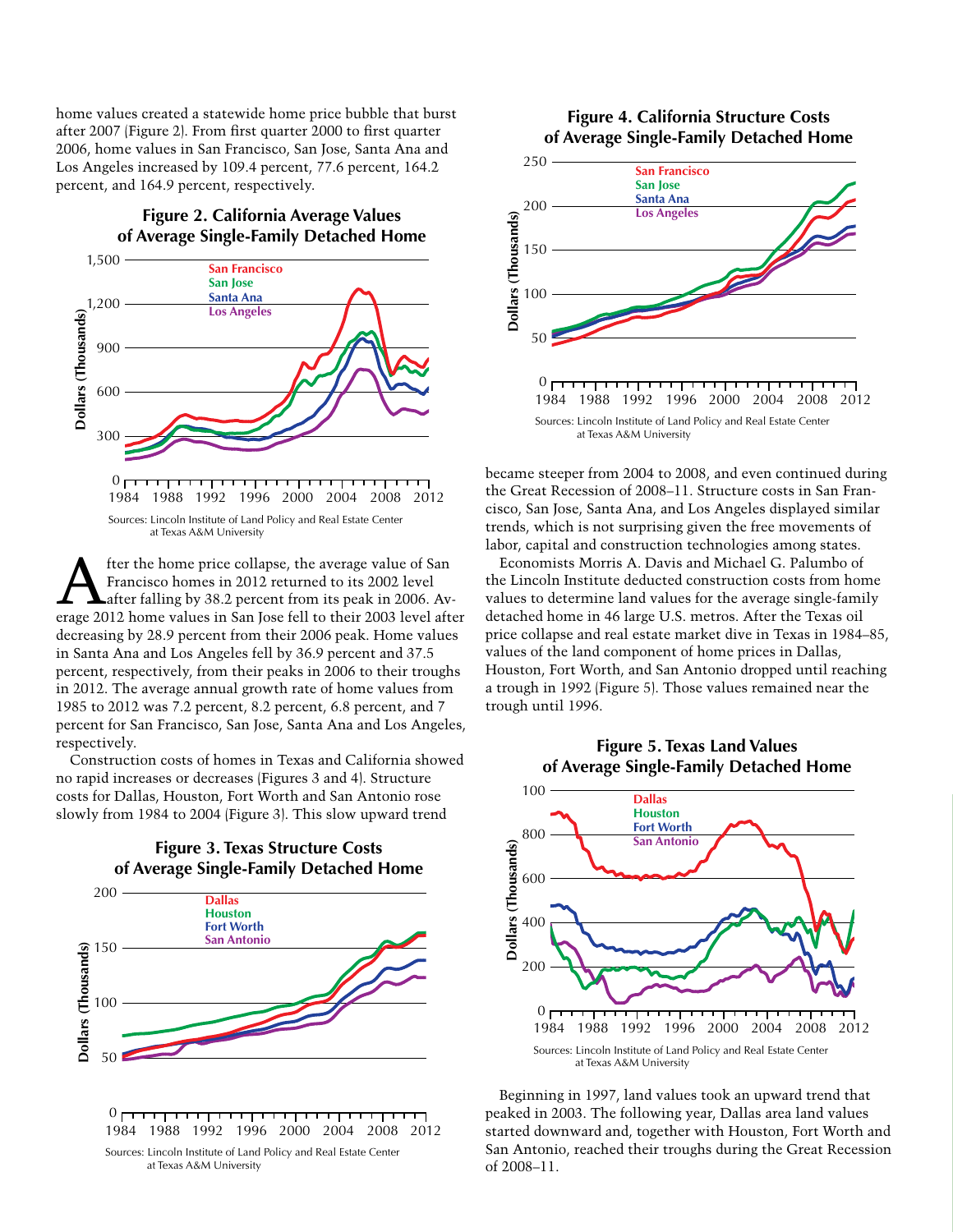The decrease in the land value component of Texas home prices occurred despite growing demand for housing units fueled by a growing population as well as more credit availability. From 2000 to 2010, the number of housing units in Texas rose 22.3 percent compared with 12 percent for California. The supply side of the Texas housing market succeeded in meeting the growing demand for homes while retaining affordable prices by developing and supplying more low-cost land for housing developments.

This housing supply-side flexibility was absent in California. Increases and decreases in land values for San Francisco, San Jose, Santa Ana and Los Angeles mirrored home values in these metro areas during the study period (Figures 2 and 6). Land values in the four metro areas showed a slow upward trend from 1984 to 2000. Thereafter, rapid rises and falls generated land value bubbles. What was described as a home price bubble was instead a land value bubble (Figures 2 and 6).

#### **Figure 6. California Land Values of Average Single-Family Detached Home**



at Texas A&M University

## **Data and Methodology**

This research project used quarterly data from fourth quarter 1984 to third quarter 2012 on housing values, construction costs, and land values from the Lincoln Institute of Land Policy for four major metropolitan areas in Texas (Dallas, Houston, Fort Worth, San Antonio) and California (San Francisco, San Jose, Santa Ana, Los Angeles). The local housing markets for California were elected for comparison with Texas local housing markets because those major metro areas experienced the most dramatic home price bubbles.

This analysis was conducted by analyzing home values, construction costs and land values in current dollars, not adjusted for inflation. Consumer price indexes (CPI) are compiled by the U.S. Bureau of Labor Statistics for Dallas, Houston, San Francisco and Los Angeles. Dividing home values for Dallas, Houston, San Francisco and Los Angeles by the CPIs for the areas produces the inflation-adjusted home values (Figure 7).

## **Blame Land Supply Constraints**

The availability of cheap credit has been blamed for the home price bubble of the late 2000s in U.S. regional residential real estate markets. But cheap credit was as widely available in Texas as in California.

This analysis shows that Texas avoided a home price bubble thanks to the flexibility of the supply side of the state's housing market. Home price bubbles occurred in areas where the housing supply was not flexible enough to respond to growing demand for homes fueled by more credit availability.

#### **Inflation-Adjusted Home Values**

Inflation-adjusted home values in San Francisco and Los<br>Angeles in 2012 were close to their respective 1989 values<br>(Figure 7). Inflation-adjusted home values in Dallas<br>and Houston in 2012 were close to their respective val nflation-adjusted home values in San Francisco and Los Angeles in 2012 were close to their respective 1989 values (Figure 7). Inflation-adjusted home values in Dallas 1990. So nothing has changed in real terms in Texas or California. But homeowners can have peace of mind knowing that along with offering shelter, their homes are good hedges against inflation.

*Dr. Anari (m-anari@tamu.edu) is a research economist with the Real Estate Center at Texas A&M University.* 

# **THE TAKEAWAY**

The "housing price bubble" in the past decade was in fact a "land price bubble" according to Center research. As the land component of housing prices soared elsewhere, Texas had plenty of relatively low-cost land combined with efficient statewide land acquisition and development processes. As a result, Texas avoided the devastating effects when the bubble burst.

**Figure 7. Inflation-Adjusted Home Values San Francisco, Los Angeles, Dallas and Houston**

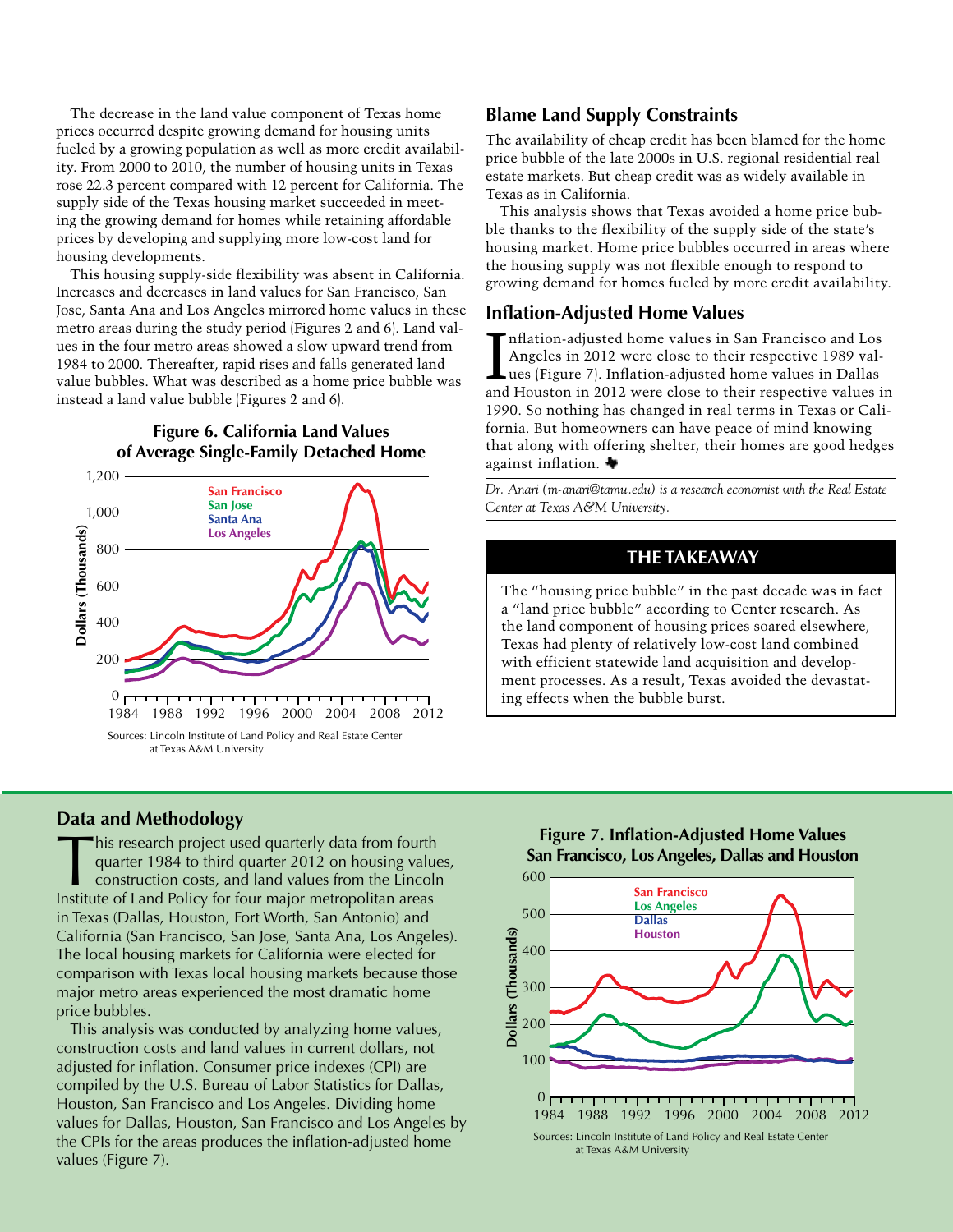

**MAYS BUSINESS SCHOOL**

**Texas A&M University 2115 TAMU College Station, TX 77843-2115** **http://recenter.tamu.edu 979-845-2031**

**Director,** Gary W. Maler; **Chief Economist,** Dr. Mark G. Dotzour; **Communications Director,** David S. Jones; **Managing Editor,** Nancy McQuistion; **Associate Editor,**  Bryan Pope; **Assistant Editor,** Kammy Baumann; **Art Director,** Robert P. Beals II; **Graphic Designer,** JP Beato III; **Circulation Manager,** Mark Baumann; **Typography,** Real Estate Center.

#### **Advisory Committee**

Mario A. Arriaga, Spring, chairman; Kimberly Shambley, Dallas, vice chairman; James Michael Boyd, Houston; Russell Cain, Fort Lavaca; Jacquelyn K. Hawkins, Austin; Ted Nelson, Houston; Doug Roberts, Austin; Ronald C. Wakefield, San Antonio; C. Clark Welder, San Antonio; and Avis Wukasch, Georgetown, ex-officio representing the Texas Real Estate Commission.

*Tierra Grande* (ISSN 1070-0234) is published quarterly by the Real Estate Center at Texas A&M University, College Station, Texas 77843-2115. Subscriptions are free to Texas real estate licensees. Other subscribers, \$20 per year. Views expressed are those of the authors and do not imply endorsement by the Real Estate Center, Mays Business School or Texas A&M University. The Texas A&M University System serves people of all ages, regardless of socioeconomic level, race, color, sex, religion, disability or national origin. Photography/Illustrations: Kevin Butts, Red Wing Aerial Photography, p. 1.



#### **About the Real Estate Center**

The Real Estate Center at Texas A&M University is the nation's largest publicly funded organization devoted to real estate research. The Center was created by the Texas Legislature in 1971 to conduct research on real estate topics to meet the needs of the real estate industry, instructors and the public.

Most of the Center's funding comes from real estate license fees paid by more than 135,000 professionals. A nine-member advisory committee appointed by the governor provides research guidance and approves the budget and plan of work.

Learn more at www.recenter.tamu.edu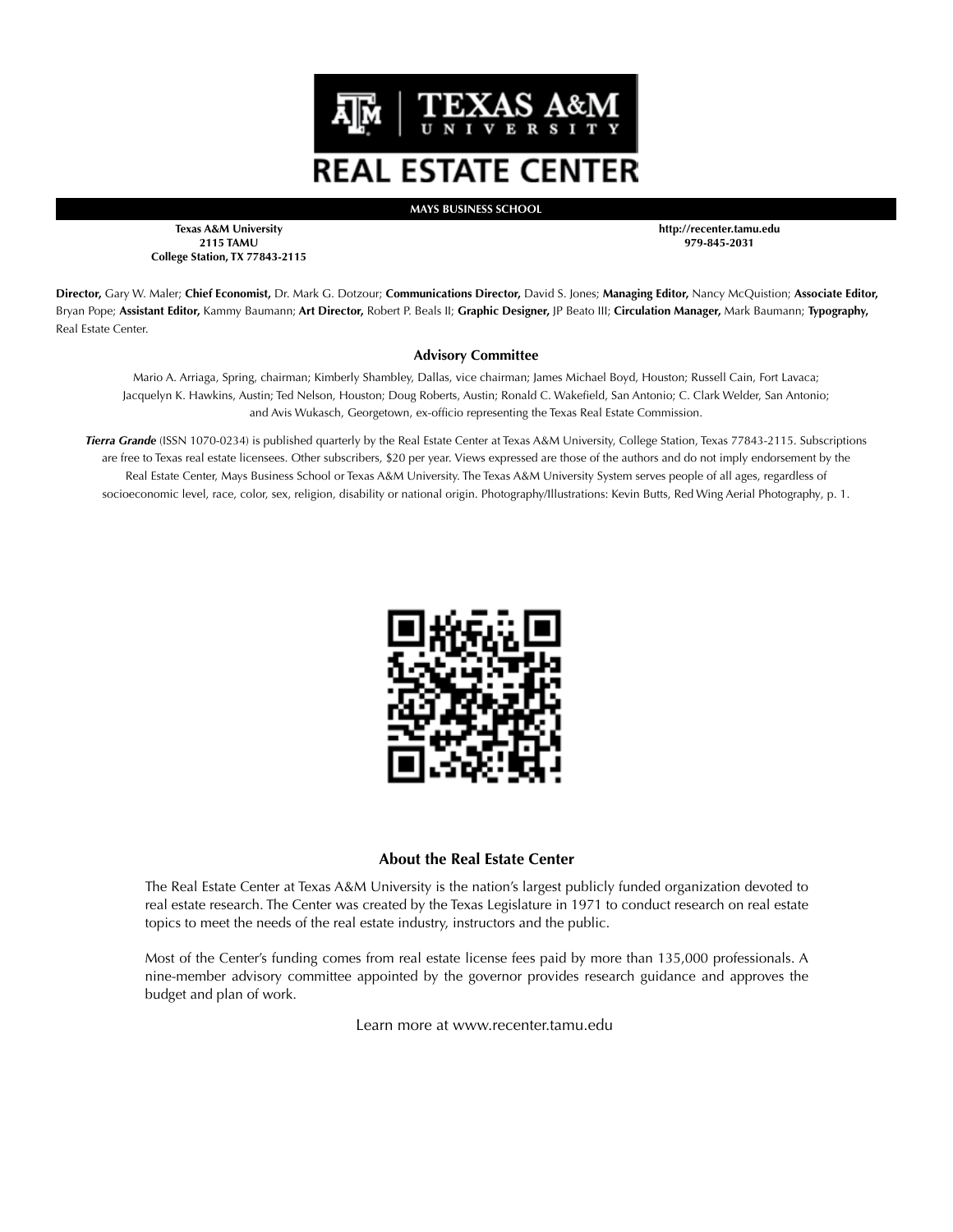# WANTED **Outstanding Texas Photos Deadline: 5 pm, Sept. 1, 2013**

Enter our contest for a chance to have your photo included in the Real Estate Center calendar. For contest details, go to http://recenter.tamu.edu/photocontest.



**MARINEZIA** 

El Capitan, Guadalupe Mountains National Park, by previous winner Guy McCrary